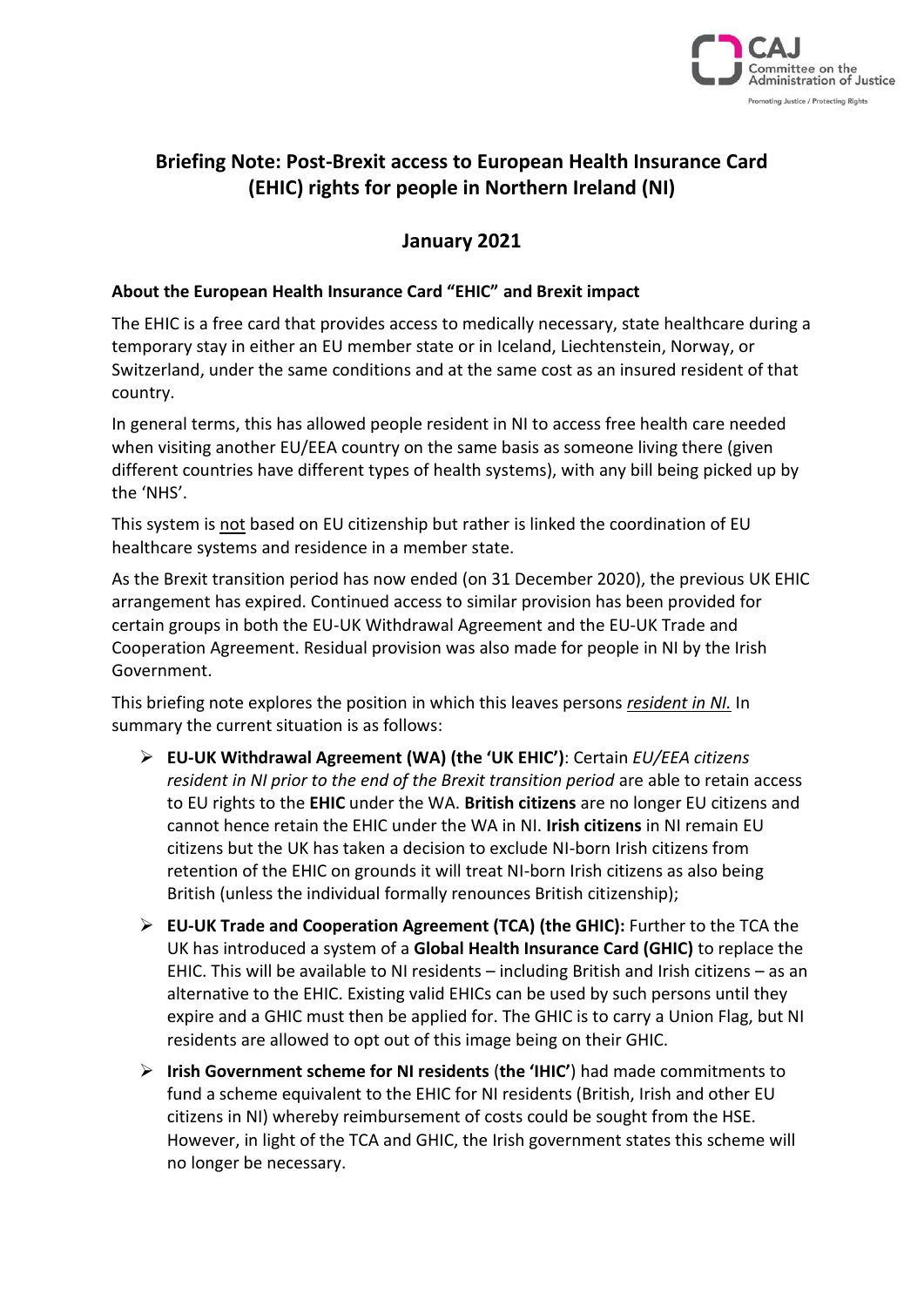### **1. Retention of EHIC under WA for certain EU citizens in NI**

Some people will remain eligible for a UK issued European Health Insurance Card under the Withdrawal Agreement. This will cover most EU citizens residing in the UK before 1 January 2021 and their eligible family members, including non-EU family members. (An equivalent system under the WA applies to British citizens living in the EU, EEA, and Switzerland, but not British citizens resident in NI/GB.)

However, the application process for the UK EHIC card applies the policy of treating Irish citizens born in Northern Ireland as British and therefore excludes them from access to the EHIC card. (The same result is obtained if the person marks that they are a dual British-Irish citizen national.)

This raises concerns about the potential loss of retained EU rights for Irish citizens born in Northern Ireland, who unlike almost all other EU citizens in the UK prior to the end of the transition period, will not be able to retain the UK EHIC under the WA. It also offends the birthright provisions under the GFA whereby the UK entered into a binding duty to 'accept' 'the people of Northern Ireland' as Irish or British or both. $1$ 

The questions in the online NHS application process for UK EHIC are set out below, as screenshots. This as applied to an Irish citizen born in and resident in NI who wishes to exercise GFA rights to be accepted as Irish only and not also as British.



<sup>&</sup>lt;sup>1</sup> "The British and Irish Governments declare that it is their joint understanding that the term "the people of Northern Ireland" in paragraph (vi) of Article 1 of this Agreement means, for the purposes of giving effect to this provision, all persons born in Northern Ireland and having, at the time of their birth, at least one parent who is a British citizen, an Irish citizen or is otherwise entitled to reside in Northern Ireland without any restriction on their period of residence."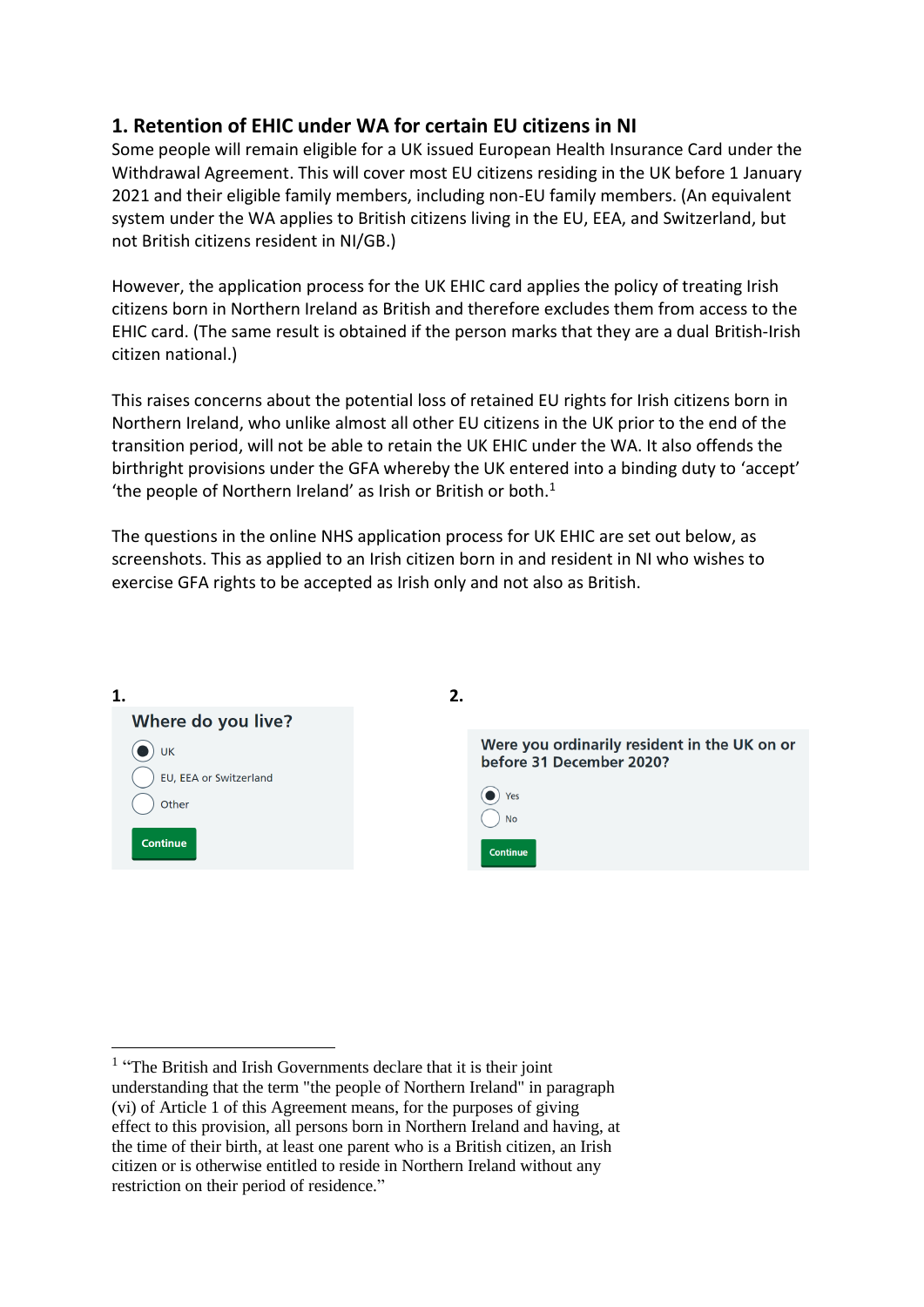



### Are you a UK national or have you ever held UK nationality/citizenship?



# **6.** Have you renounced your UK citizenship? Yes  $\bullet$ ) No Continue **7.**

Are you studying, or do you intend to study in the EU, EEA or Switzerland before 1 January 2021?



Continue

# **8.**

**Based on the information** you have given us, we cannot confirm your eligibility for a UK EHIC.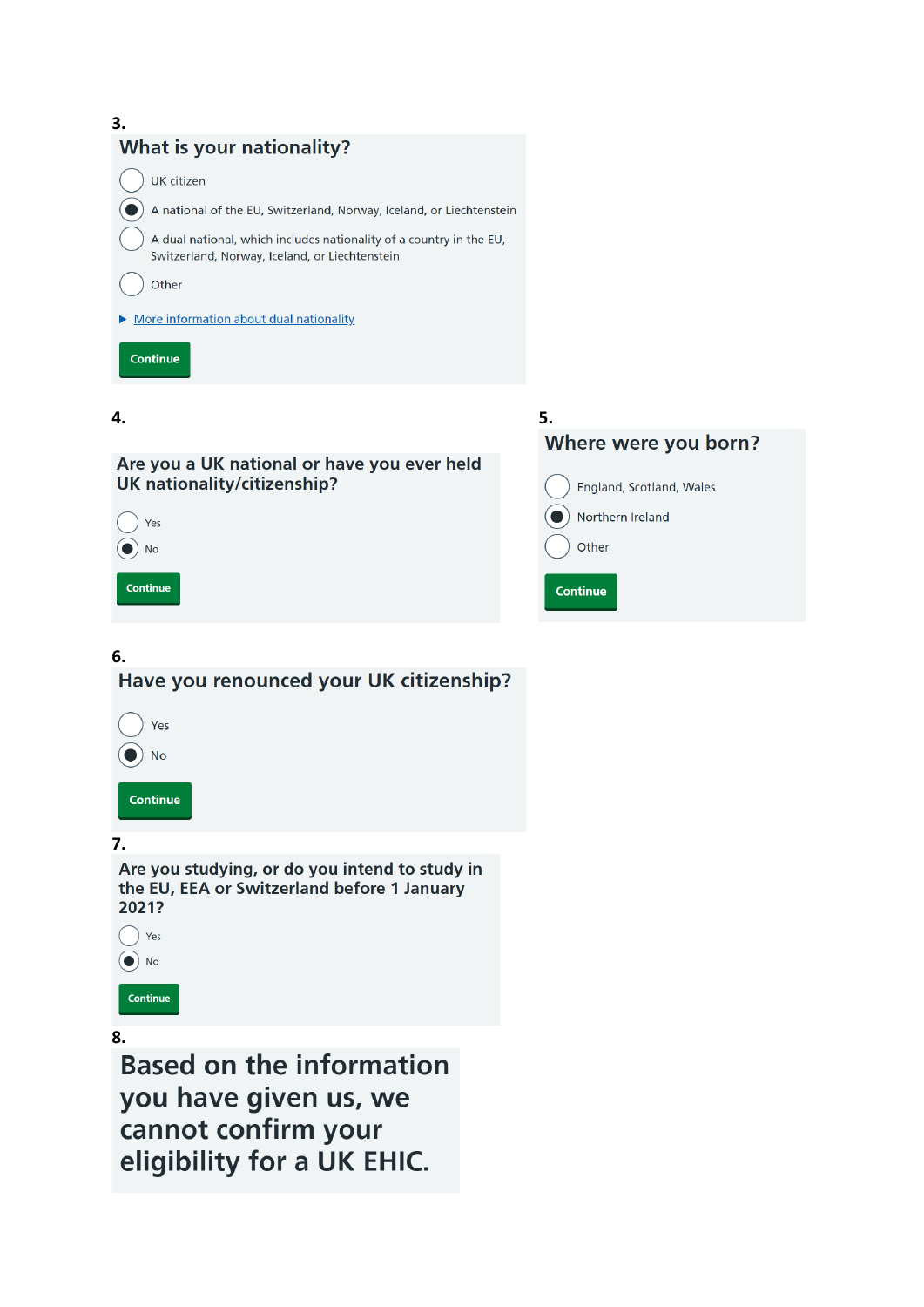### **Do EU citizens in NI need to have (pre or full) 'settled status' to obtain the UK EHIC, and where does this leave Irish citizens?**

[Title III Article 30](https://assets.publishing.service.gov.uk/government/uploads/system/uploads/attachment_data/file/840655/Agreement_on_the_withdrawal_of_the_United_Kingdom_of_Great_Britain_and_Northern_Ireland_from_the_European_Union_and_the_European_Atomic_Energy_Community.pdf#page=56) of the UK-EU Withdrawal Agreement sets out the persons who fall under the full scope of the social security coordination provisions. This includes Union (EU) citizens subject to the legislation of the UK at the end of the transition period and Union citizens residing in the UK subject to the legislation of a member state at the end of the transition period, as well as their eligible family members and dependants. So EU nationals resident in the UK before the 1 January 2021 should have an ongoing eligibility for an EHIC card.

Persons who do not, or who no longer meet the above but fall within Article 10 of the Withdrawal Agreement also fall within the full scope of social security provisions for as long as they have a right to reside or work in the host state. This broadly covers people who have exercised treaty rights in the UK before the 1 January 2021 and who continue to do so.

Article 32 WA covers those who are partially in scope such as persons who began healthcare treatment before the end of the transition period and continue to require that treatment.

For EU nationals, the wording of Article 30 does not require them to have obtained a specific status in the UK in order to fall within the scope of these rights. Rather the focus seems to be on proving that they were either residing in the UK or subject to the legislation of the UK before 1 January 2021. So EU nationals should not need to hold Settled or pre-Settled status to apply for their EHIC card, but must provide evidence of residing in the UK before 1 January 2021. This is an important distinction for EU citizens such as Irish citizens who were informed they did not need to apply to the EU Settlement Scheme and for dual EU and British citizens who are excluded from it. This seems to have been recently confirmed by the Irish Embassy vi[a twitter.](https://twitter.com/IrelandEmbGB/status/1346423492162547713)

However[, NHS guidance](https://www.nhs.uk/using-the-nhs/healthcare-abroad/apply-for-a-free-ehic-european-health-insurance-card/) states that dual EU and British citizens are only eligible for an EHIC card if they meet the following requirements:

- They acquired British citizenship through naturalization;
- They were a citizen of an EU country, Switzerland, Norway, Iceland or Liechtenstein before also becoming a British citizen;
- They have retained their nationality of one of those countries.

This does not address the situation of Northern Ireland born Irish citizens who are treated as automatically as British by the UK government and therefore dual EU/British citizens, who would be precluded from the scheme.

Guidance provided through the EHIC NHS application online form states: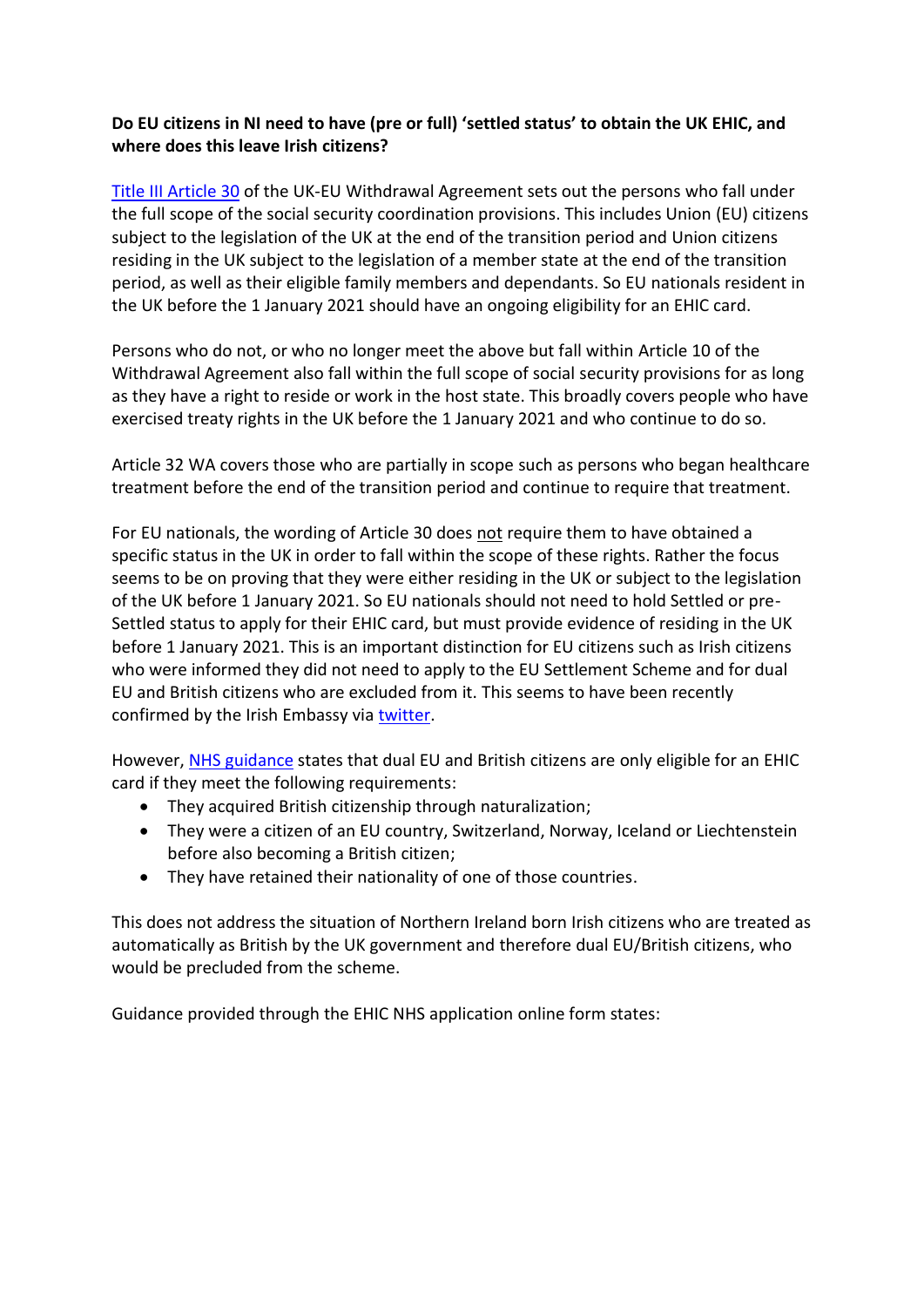To be eligible for a UK EHIC, you must meet one of the following criteria:

- You are living in the EU, Switzerland, Norway, Iceland, or Liechtenstein with a UK issued registered S1, E121, E106 or E109 form.
- You are living in the EU, Switzerland, Norway, Iceland, or Liechtenstein with a UK issued A1 which is valid after 1 January 2021 in the country in which you are residing.
- You are a UK resident who is studying in the EU, Switzerland, Norway, Iceland, or Liechtenstein.
- You are a national of EU, Switzerland, Norway, Iceland, or Liechtenstein who lawfully resides in the UK and is covered under the Citizens' Rights Agreement.
- You are a family member or dependant of an entitled individual listed above.
- You are a Chen or Ibrahim/Teixeira carer.

The phrasing above: "*and is covered under the Citizens' Rights Agreement*" seems to refer to [Part 2 of the Withdrawal Agreement](https://assets.publishing.service.gov.uk/government/uploads/system/uploads/attachment_data/file/840655/Agreement_on_the_withdrawal_of_the_United_Kingdom_of_Great_Britain_and_Northern_Ireland_from_the_European_Union_and_the_European_Atomic_Energy_Community.pdf#page=22) concerning citizens' rights. To fall within the scope of this, an EU citizen resident in the UK must show that they were resident in the UK before the end of the transition period "*in accordance with union law*" i.e. exercising EU treaty rights. This is reflected in further government [guidance](https://www.gov.uk/government/news/uk-launches-global-health-insurance-card) which states: "*EU, EEA and Swiss nationals living in the UK, who are eligible under the Citizens' Rights Agreement for reciprocal healthcare based on current EU regulations, can continue to apply for an EHIC.*" Therefore if an Irish citizen in NI is able to successfully argue their presence was due to having exercised EU treaty rights pre Brexit they may fall within the scope of the WA.

It would appear that the domestic provisions for dual nationals in line with the case of [Lounes](http://curia.europa.eu/juris/document/document.jsf?text=&docid=196641&pageIndex=0&doclang=EN&mode=req&dir=&occ=first&part=1&cid=638898) have been provided for (i.e. those who naturalised as British after coming to the UK as an EU national), but no similar provision has been made for Irish citizens born in Northern Ireland**. This will lead to NI born Irish citizens being some of the only EU citizens resident in the UK excluded from applying for an EHIC card.** Whether this will cause a loss of rights comes down to the alternative provision provided by the UK government through the GHIC.

# **2: The UK Global Health Insurance Card (GHIC)**

The UK government has [announced](https://www.gov.uk/government/news/uk-launches-global-health-insurance-card) that following agreement with the EU, UK residents' rights to emergency and medically necessary care when travelling in the EU will continue. The UK-EU Trade and Cooperation Agreement, [protocol on Social Security Coordination](https://assets.publishing.service.gov.uk/government/uploads/system/uploads/attachment_data/file/948119/EU-UK_Trade_and_Cooperation_Agreement_24.12.2020.pdf#page=1132) provides the legislative basis for this agreement. [Article 26](https://www.legislation.gov.uk/ukpga/2020/29/section/26/enacted) of the EU (Future Relationship) Act 2020 incorporates this protocol into UK domestic law. The [summary explainer](https://www.gov.uk/government/publications/agreements-reached-between-the-united-kingdom-of-great-britain-and-northern-ireland-and-the-european-union/summary-explainer) to the UK-EU Trade and Cooperation Agreement states; "*the Protocol will ensure necessary healthcare provisions – akin to those provided by the European Health Insurance Card (EHIC) scheme – continue*."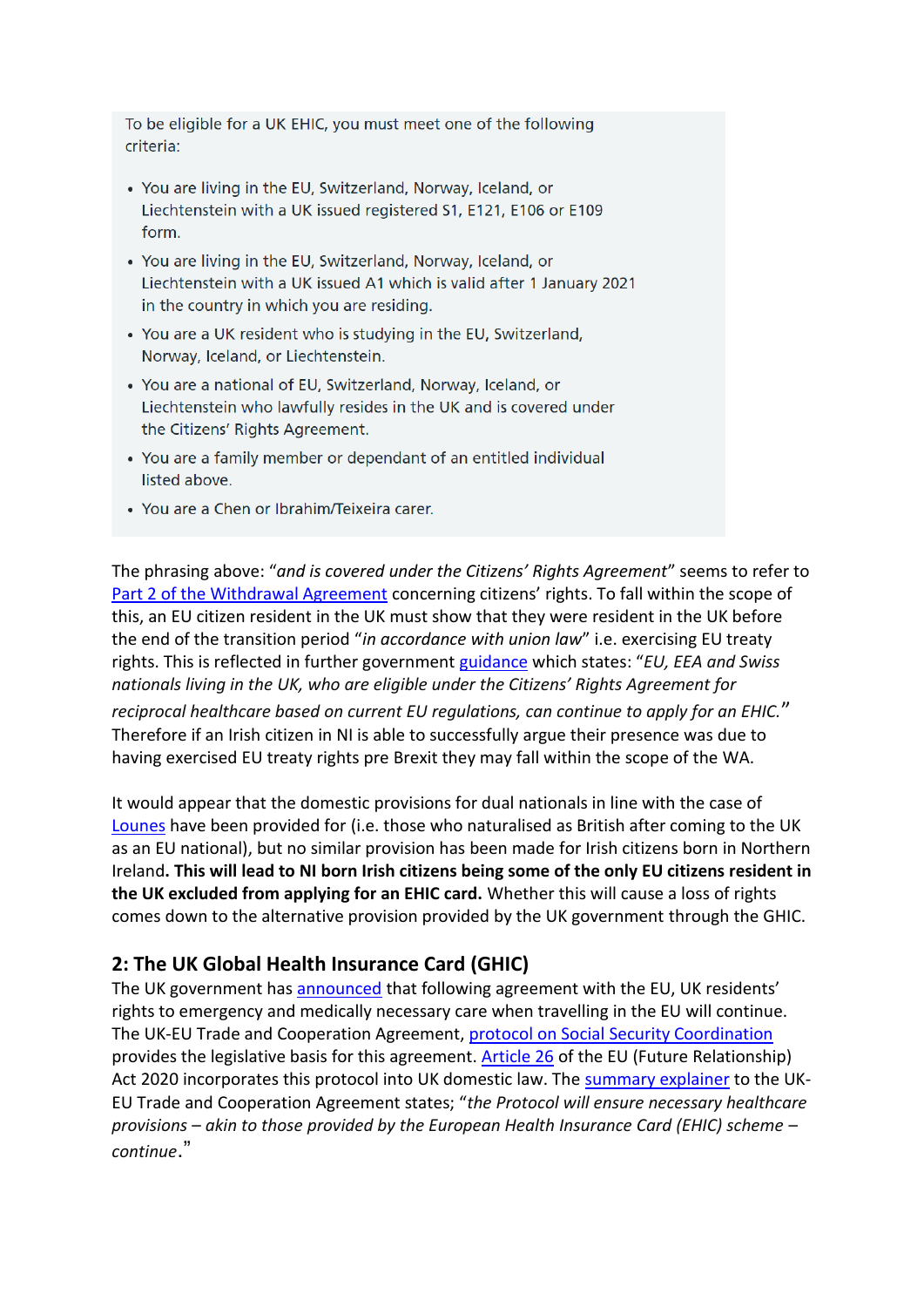As part of this agreement the EHIC is being replaced in the UK by the Global Health Insurance Card or [GHIC.](https://www.ghic.org.uk/Internet/startApplication.do) UK residents are advised that in date EHICs remain valid and should continue to be used up until their expiry date, after which the holder applies for a GHIC, with the GHIC gradually replacing all EHIC cards.

The GHIC will entitle holders to free or reduced cost, state provided healthcare during a temporary visit to the European Union. It includes necessary treatment for pre-existing or chronic conditions. The card is free and all UK residents are eligible to apply for one, including EU nationals who become resident in the UK after 1 January 2021, as well as non-EU nationals with residence in the UK. This would therefore cover British and Irish and dual British/Irish citizens born in Northern Ireland.

It is clear that the GHIC is intended to be used by the people of Northern Ireland as the government has [committed](https://www.gov.uk/government/news/uk-launches-global-health-insurance-card) to providing an alternative GHIC which recognises the '*sensitivities around flags in Northern Ireland'*. This is because the GHIC will have a Union Flag background, and this concession permits residents of Northern Ireland to request a plain card without the Union flag on it. This is a welcome gesture but a rather ironic one given that the UK government is simultaneously choosing to treat all Irish citizens from NI as British if they apply for an EHIC card. 2

### **Is the GHIC equivalent to the EHIC?**

The UK government announcement makes it clear that the intention is for the GHIC to provide for healthcare at the same level as the EHIC currently does. Whether this will prove to be accurate remains to be seen as the GHIC is rolled out and further guidance is issued.

One way that the GHIC is already more limited than the EHIC is that it does not cover Norway, Iceland, Liechtenstein, or Switzerland. The UK government ha[s stated](https://www.gov.uk/government/news/uk-launches-global-health-insurance-card) that they are seeking agreements on reciprocal healthcare with the EEA EFTA States, and with Switzerland. They [state](https://www.gov.uk/government/news/uk-launches-global-health-insurance-card) that until an agreement is reached with Norway, an amended version of the 1991 Convention on Social Security and Protocol on Medical Treatment between the governments of the UK and Norway will apply which includes necessary healthcare. Until agreements are formalised with these countries, the GHIC remains more limited than the EHIC.

NHS [guidance](https://www.ghic.org.uk/Internet/startApplication.do) suggests that the GHIC may hold an advantage as it will also cover non-EU countries. Presumably the government hopes to include non EU countries with which the UK has an existing reciprocal healthcare arrangement under the GHIC, hence the 'global' title for the card. However, [guidance](https://www.gov.uk/government/news/uk-launches-global-health-insurance-card) states that currently different proof of eligibility is required within 'Rest of World' countries where the UK has reciprocal healthcare agreements which contradicts this.

<sup>&</sup>lt;sup>2</sup> The UK Home Office had previously taken the same position as regards its (ultimately aborted) scheme to introduce identity cards into the UK – whereby NI born Irish citizens were to be permitted to carry a different UK issued identity card that did not identify them as British.